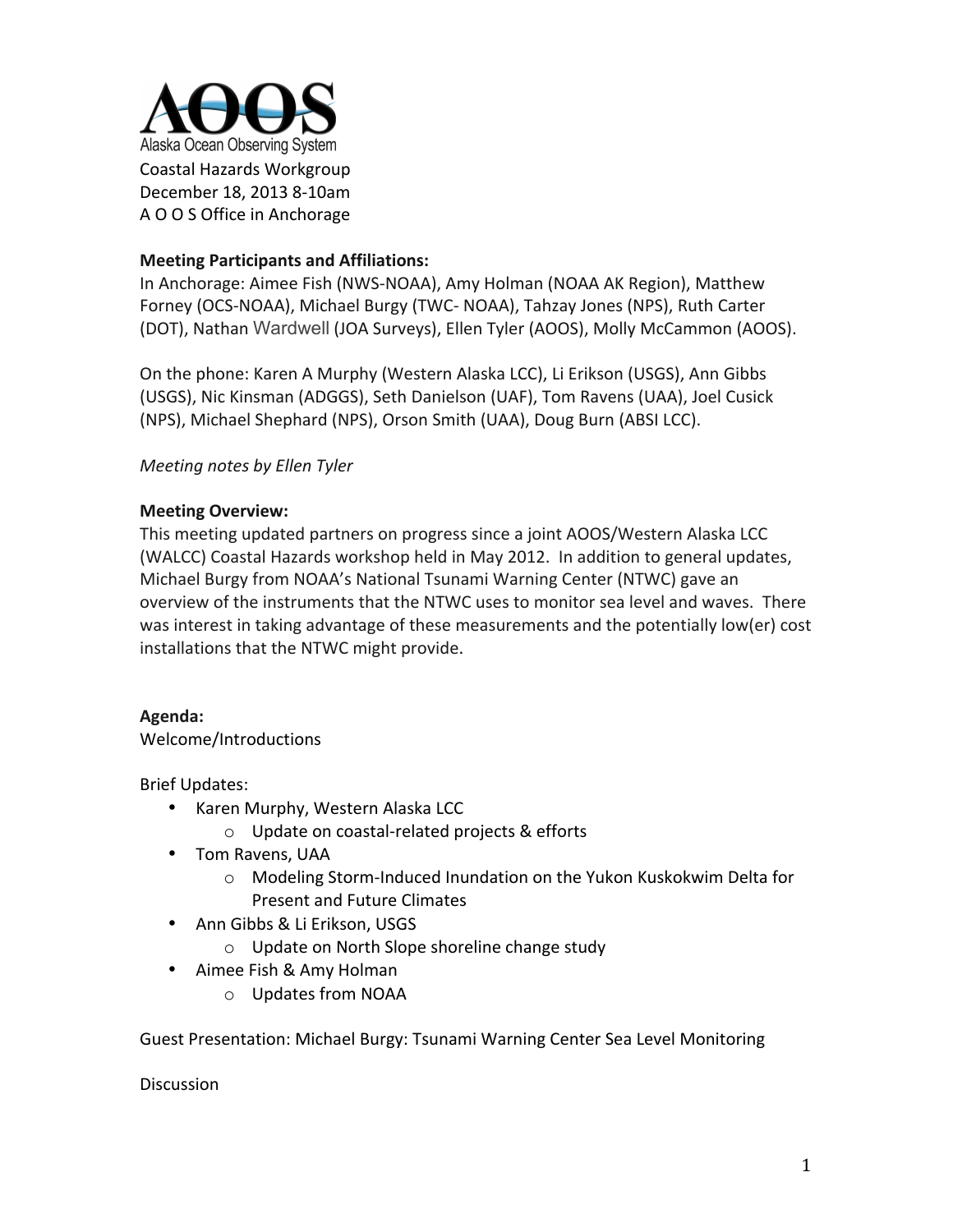**Karen Murphy** started the meeting off with an overview of the WALCC Science Strategy, which rotates focus among coastal, terrestrial and freshwater topics. WALCC will finish the first round of "coastal topics" through 2015, with the next set of "coastal topics" to begin in 2019. A schematic of this plan is included in Karen's PPT.

#### **4 Primary Recommendations from the May 2012 Coastal Hazards Workshop**

Karen reviewed the 4 major recommendations that came out of the last Coastal Hazards Workshop and updated the group on efforts within WALCC that have addressed these. Her PPT summarizes these and is available on the website with these meeting notes. Since many of the updates shared from additional partners also fit under these recommendations, Ellen compiled these into a table. If you have additional updates to add to this, please contact her directly at tyler@aoos.org.

# {Table at end of notes}

Karen noted that although no sentinel sites have been established, WALCC has been synthesizing coastal change projects with help from ACCAP. Amy Holman noted that there are several products that are finishing up (or finished) and asked how these products will be shared with the larger community. Karen shared that there will be a series of WALCC PI webinars in 2014. The webinars will be announced here once scheduled: https://westernalaskalcc.org/projects/SitePages/webinars.aspx. Molly shared that AOOS will be looking to hold another workshop like the one last May in about a year to inform and direct the next 5-year AOOS work-plan. This timing will work well to leverage this synthesis effort.

Nic Kinsman shared that Yuri Gorokhovich, Anthony Leiserowitz, and Darcy Dugan produced a study on Integrating Coastal Vulnerability and Community-Based Subsistence Resource Mapping in Northwest Alaska. This will be published in the Journal of Coastal Research (In-Press) and is available: http://www.jcronline.org/doi/abs/10.2112/JCOASTRES-D-13-00001.1

**Tom Ravens** updated the group on progress in *Modeling Storm-Induced Inundation on* the Yukon Kuskokwim Delta for Present and Future Climates. He started with a disclaimer that this project is now complete, but his slides are not updated. Those slides are available on the AOOS website at: http://www.aoos.org/workshops-and-reports.

The research goal for this project was to determine the likely change in YK Delta ecology due to storm surges that are enhanced by sea level rise. Because significant portions of the delta are low-lying (with elevations around 2m above the mean seal level), this area currently experiences routine flooding. Tom's group investigated a series of historic storms (chosen from USACE records and calculated using ADCIRC (course grid) and DELFT3D (fine grid) models) and then re-ran the models with a "future" .4m increase in mean sea level to make predications about future inundation extents and duration. .8m, 1m and 1.2 meter scenarios were also run. The outputs of these model runs are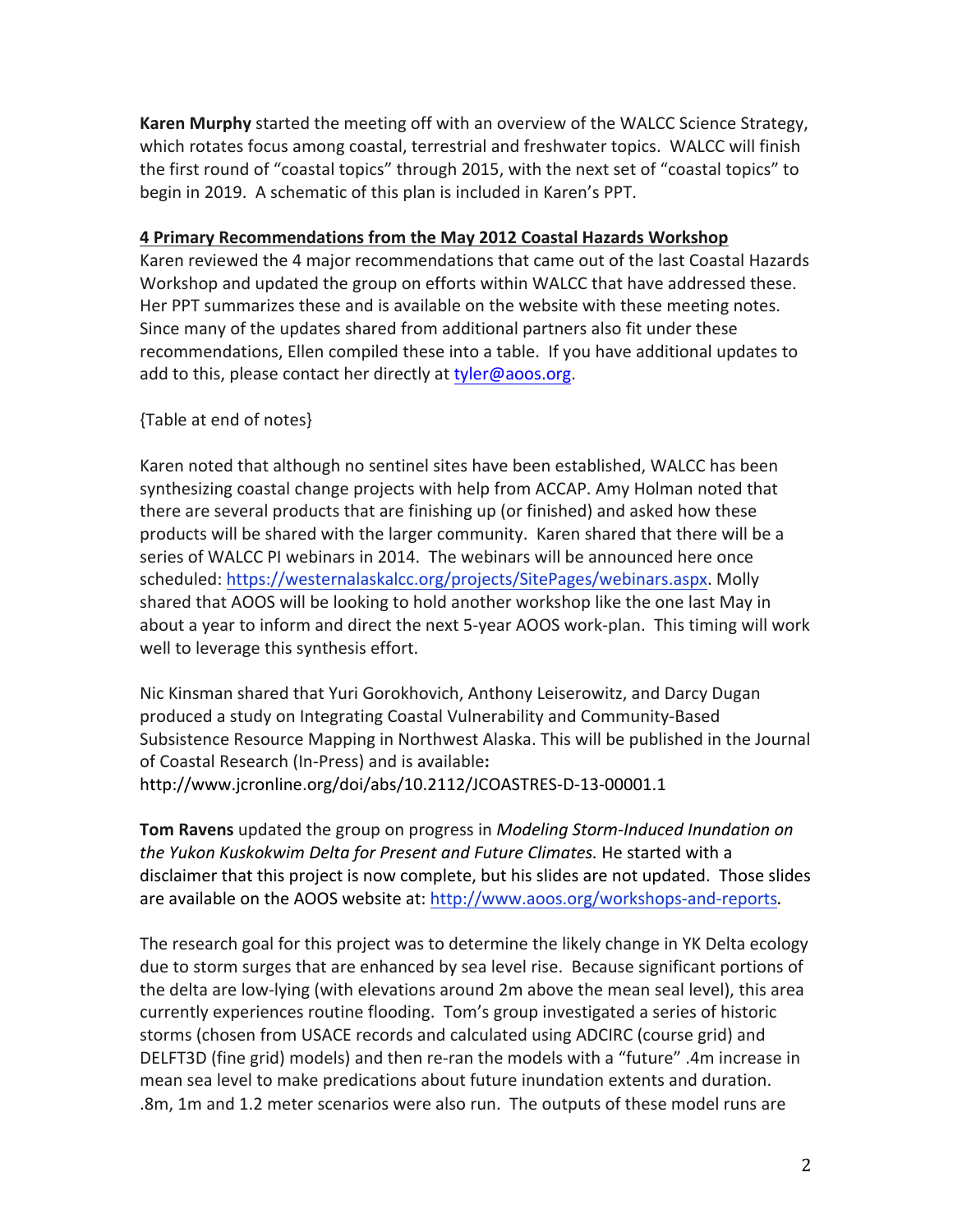reported in "meter days," which captures both depth and time inundated in one index. In addition to inundation, Tom found a strong correlation between annual inundation indices and the presence of different types of vegetation. As a result, he mapped his projections of future inundation to expected vegetation type as well.

Amy Holman asked Tom, Ruth Carter (ADOT) and Aimee Fish if and how projections of inundation influence their planning. Aimee responded that the National Weather Service is required to know what will flood and that this information is helpful for forecasters. Tom cautioned that models like his, which are based on past flood events, may not necessarily accurately predict what will happen in the future, given that other variables besides sea level alone will be different. Ruth shared that the Department of Transportation may not include anything "speculative" for planning; however, if a community is already relocating, for example, DOT would be interested in considering all available information.

Senator Begich expressed interest in this issue when he attended a meeting last fall at NOAA's National Weather Service (NWS), Weather Service Office, in Nome, Alaska. Senator Begich was briefed by NWS officials on disaster recovery and the conversation included future infrastructure development given increasing hazards from coastal inundation along the west coast of Alaska.

**Ann Gibbs and Li Erikson** provided a brief update on USGS coastal studies along the northern coast of Alaska. Primarily they are working on a historical shoreline change analysis, but are also involved in modeling future coastal changes to winds, waves, and water levels under different scenarios of projected climate change. While Tom's study (above) relied on LIDAR data for shoreline mapping, his analysis could be improved by applying this more accurate and precise typographic data, in progress now. USGS is starting out on the North Slope, but intends to continue collecting and mapping this information down the west coast as well. Historic data to be included in this synthesis includes: NOAA T-sheets, USGS CIR DOQQs, O&G Color Orthophotos and ANWR Quickbird Imagery. An open-file report will be available soon.

USGS deployed AWACs and Aquadopps to measure waves, currents and water levels in 2009 and 2011. This information was used to calibrate and validate numerical models describing past flood conditions.

Nic shared that through funding provided by AOOS she was able to collect tidal datum from a temporary tide gauge at Port Heiden in Bristol Bay. This generated a discussion around the possibility of collecting water level information at other locations, such as in Barrow, along plate-boundary observing stations, and along the North Slope and western Alaska, where Grav-D was flown for hydrographic surveys. Tying GIS information, Grav-D and Elipsoid information together to establish offsets and information were identified as necessary components for this type of mission.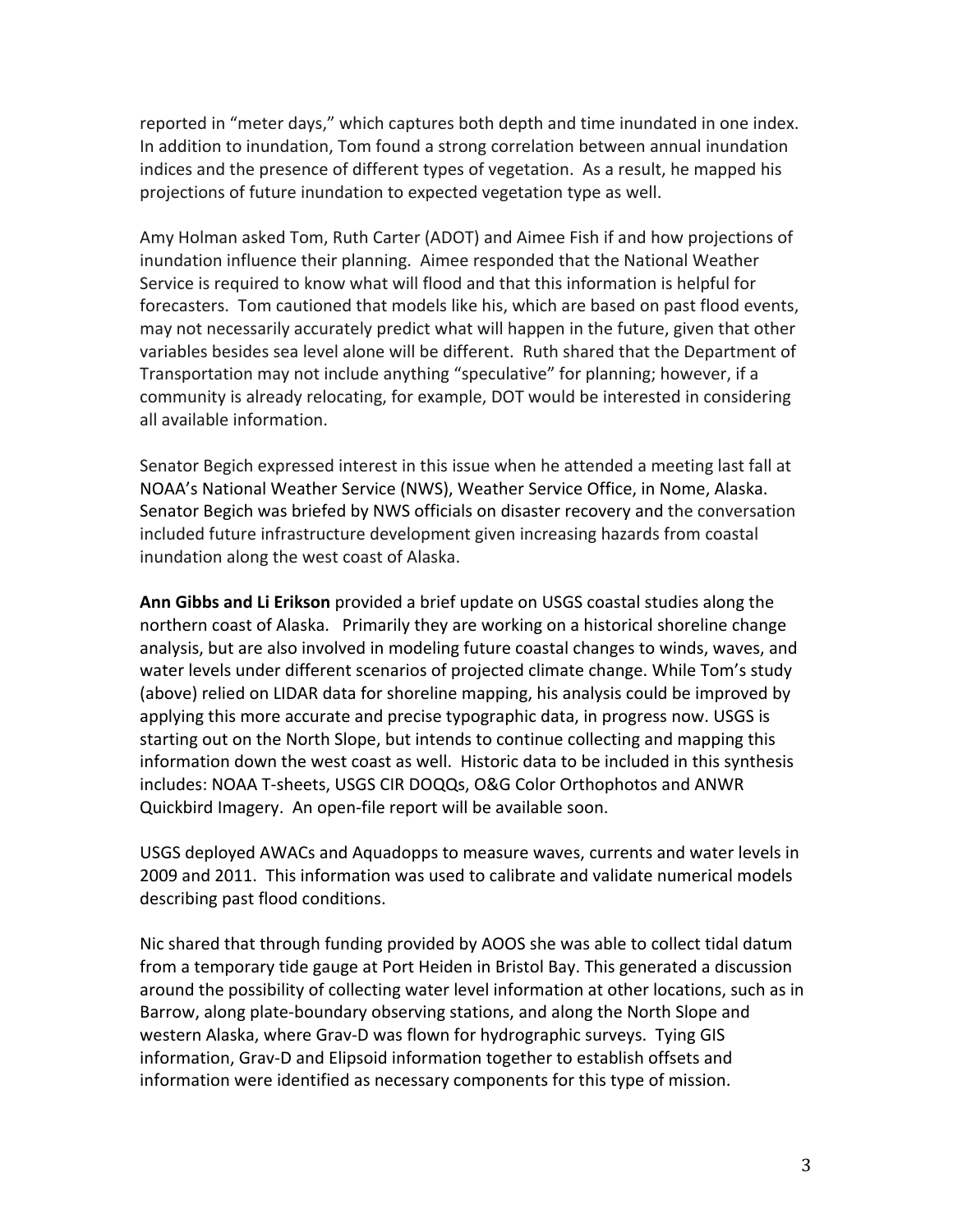Tom Weingartner is also being funded by AOOS to deploy several bottom-mounted pressure sensors capable of making year-round measurements of surface gravity waves, water column currents and temperature and salinity in the western Beaufort Sea to help guide the development and evaluation of wave-forecasting models, specifically to improve understanding and forecasting of wave activity in the fall, just before freeze-up.

Amy Holman reflected that one of the big takeaways for her from the record November 2011 storm was how few communities in western Alaska actually have established tidal references. Communities often know the tides with better accuracy and precision than is available from established sources of this information. Amy suggested that this group and maybe some others get together for a work session to look at where we have the best coastal data. Some layers that would be beneficial to look at in this exercise include: 

- DCCD Community Maps of infrastructure
- O&G Color Orthophotos
- DEMs color-coded by elevation
- Possibly local observations

Molly commented that AOOS would have funding to help put this together.

Aimee Fish said that the November 2011 series of storms revealed some fundamental problems with the National Weather Service's storm surge models. Specifically, the US-Russia boarder created an artificial edge, imposing something like the wall of a bathtub, distorting the model projections for the Bering Strait. The NWS is now expanding these models to run basin-wide. In other parts of the country, topographical and inundation information are being incorporated into storm surge modeling.

Matt Forney updated the group on some recent NOAA/USCG collaborations to share marine data. USCG buoy tenders have submitted data to NOAA's Tides and Currents, and NOAA has partially accepted the data. The expectation is that this information will update Arctic Nautical Charts. Moving forward, the Coast Guard would like to have sensors to aid better data acceptance in the future.

#### **Guest Presentation: Michael Burgy, Sea Level Monitoring**

Michael Burgy, senior electronics technician from NOAA's National Tsunami Warning Center (NTWC) briefed the group on the work that he has been doing. The center's mission to provide timely identification and warning of tsunami hazards has led to the development of unique sea level monitoring solutions. Michael's presentation detailed several of these that are operational, or in development. Additionally, he identified several special considerations for sea level monitoring and instrumentation. His PPT, available at: http://www.aoos.org/workshops-and-reports, describes the center's water level measurements, instillations and sensor packages.